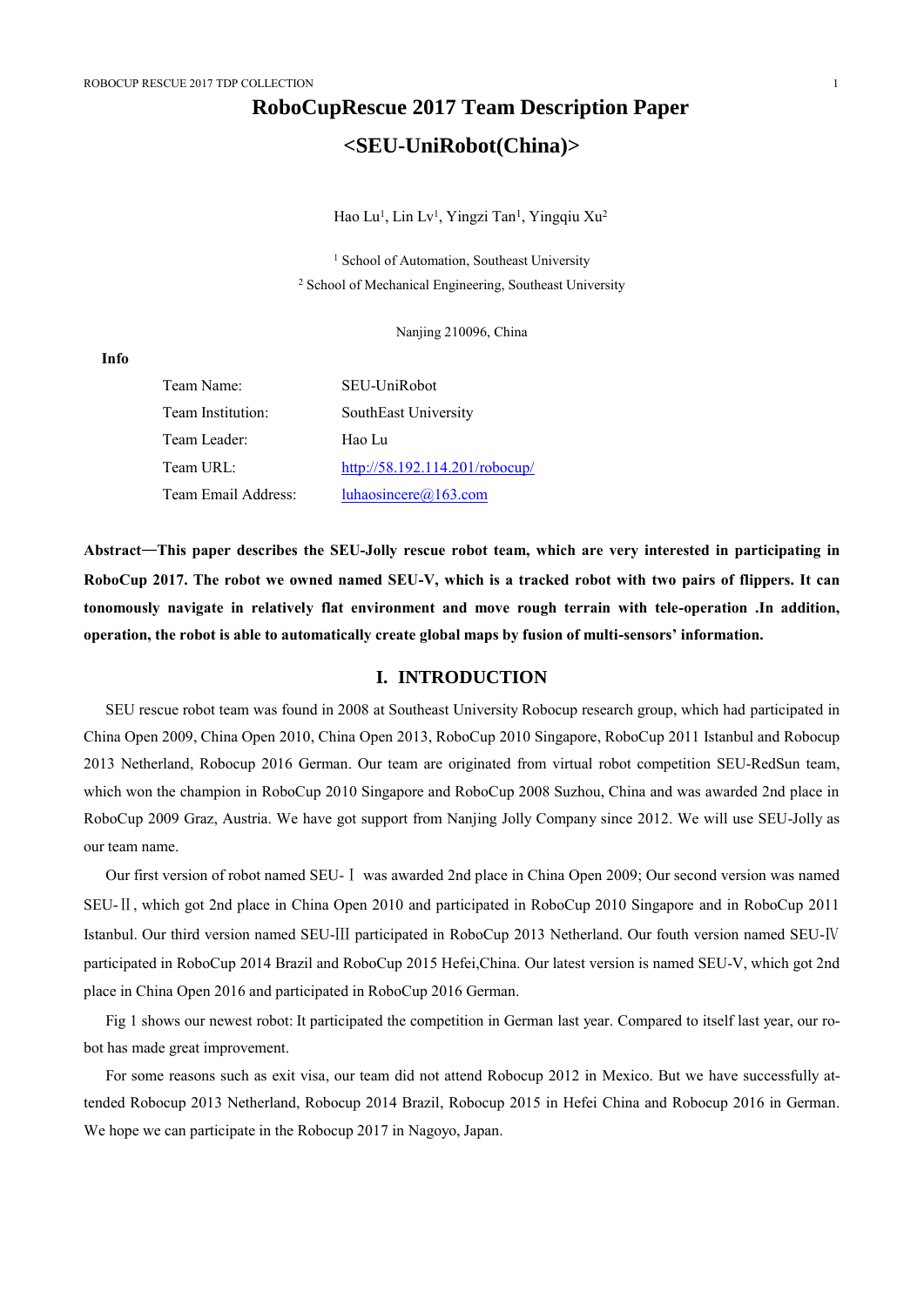

**Fig.1 rescue robot in competition**

## **II. System Description**

# *A. Communication*

The robot is configured with wireless network with 802.11a/5.8GHz. We use high-power network bridge for communication (See Fig.2). Considering the reliability of wireless communication in practice, we reduce the dependence on wireless. When operating in autonomous mode, our robot can run normally in drop-out zone because of its fully on-board data process control. Switching to manual operation mode, our robot can work in reduced functionality mode.



**Fig.2 the high power network bridge**

| <b>Rescue Robot League</b>                                  |                      |            |  |  |
|-------------------------------------------------------------|----------------------|------------|--|--|
| SEU-UniRobot (China)                                        |                      |            |  |  |
| MODIFY TABLE TO NOTE ALL FREQENCIES THAT APPLY TO YOUR TEAM |                      |            |  |  |
| Frequency                                                   | <b>Channel/Band</b>  | Power (mW) |  |  |
| 5.8 GHz - 802.11a                                           | 1 channel/Selectable | 500        |  |  |

## *B. Control Method and Human-Robot Interface*

According to the different functionality, we use independently control method in different modes. In the autonomous mode, we use MCU + Notebook PC construction. Taking into account the scalability and flexibility for manual operation mode, we use PC/104+ construction to control the flexible mechanism. Meanwhile it is easy to update step by step, be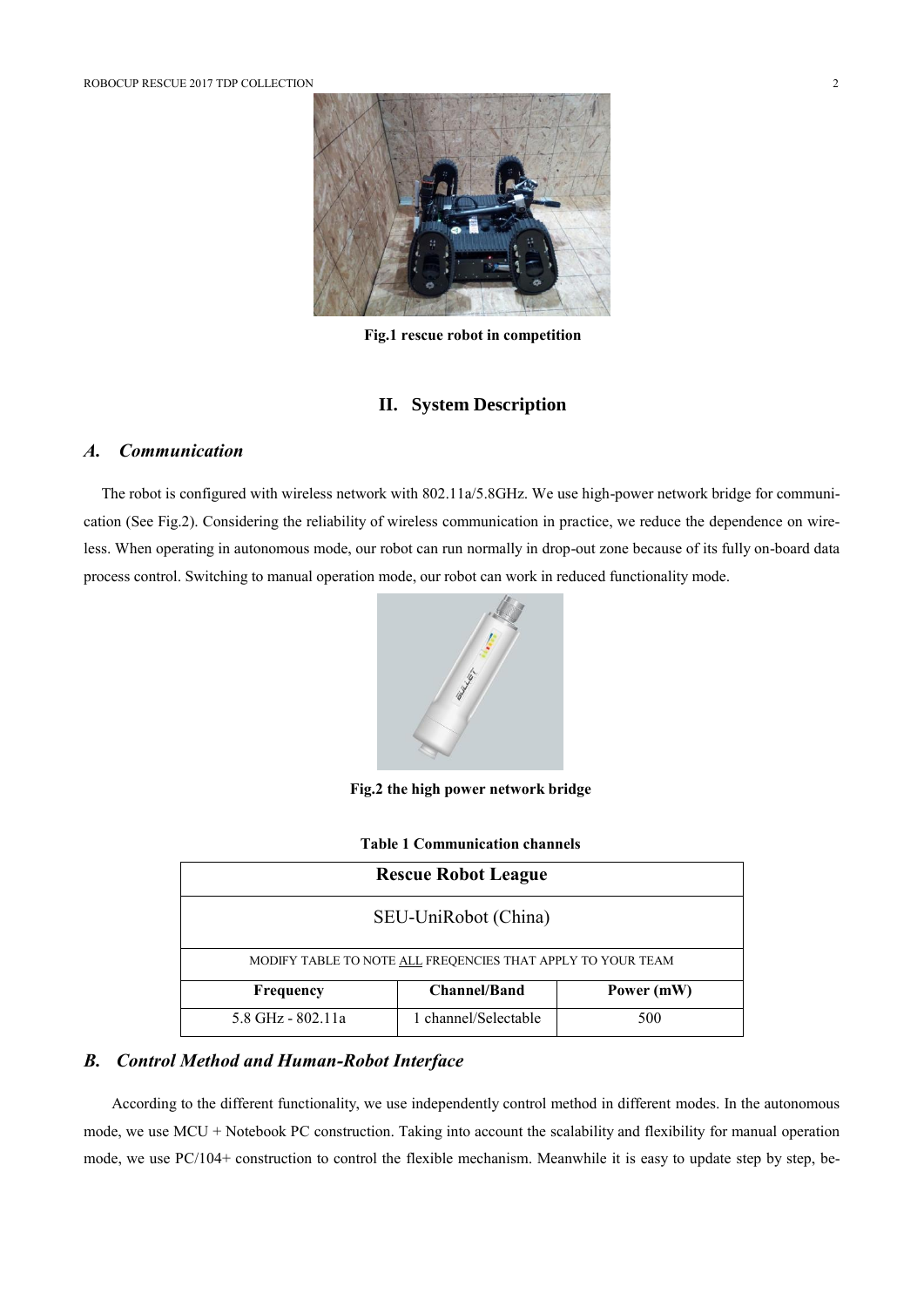cause each module is relatively independent. The common function control module, such as CO2, temperature, laser 2 degree servo module, can work on both modes by no modification due to the use of CAN bus.(See Fig.3).



**Fig.3 robot control**

#### **2.1 Robot**

Fig.4 describes the robot construction. The PC/104, video server and MiniPC are three main parts of the robot. PC/104 is used as the main controller for robot motion control. As a common local bus standard in our motion module, it is easy to implement each motion function independently. Meanwhile, for enough performance of CPU, our robot can run in dropout zone with reduced function as we found the wireless communication is not always stable. There are five cameras in our system, which will occupy a lot of load of the CPU. To ensure the performance of our motion control, we add a small video server to process the video progress. Almost all the sensor information are sent into the MiniPC, which undertake the obligation of SLAM and Navigation. The information of our robot system including video and robot motion location is transmitted to the operator station through Ethernet.



**Fig.4 Diagram of the robot control hardware structure**

### **2.2 Human-Robot Interface**

There are some effective ways on localization, navigation, and multi-robot cooperation, which are tested in the simulation environment. We focus on implementing these methods on our real robot, and meanwhile find the differences be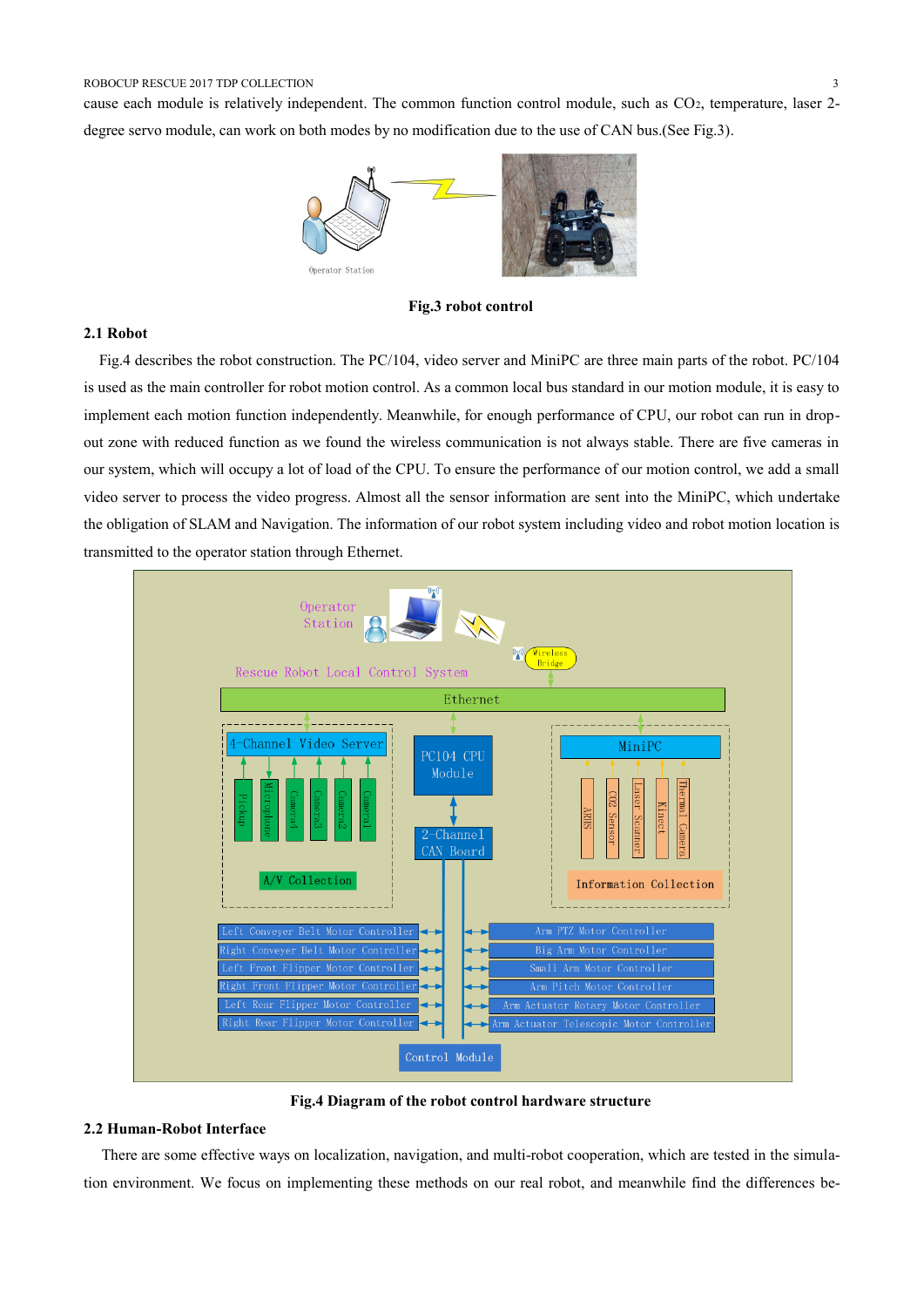tween real world and the simulation environment in detail (the unconfirmed factor in real world is more than in the simulation environment). However, in the early phase, it is effective to use UARSim to develop the software framework and new method for testing, and it is not enough to test the method which used on the real robot. So in the new version, we still use UARSim in the early phase to develop the software when the hardware of the robot is updating. In the framework of the software, there is a hardware-independent layer to reduce the effects of different hardware framework, which is shown on Fig.5.

Fig.6 shows the GUI of robot control. We use a control box instead of a PC to tele-control our robot, which is very effective in operation. The control box have buttons, two screens, one of which is a touch screen, joysticks and other interfaces.



**Fig. 5 The control method of software**



**Fig. 6 GUI of robot control**

# *C. Map generation/printing*

To achieve an accurate geo-referenced map, the robot should know its position synchronously and exactly during the exploration. While the position data got from the odometry senor or inertial navigation sensor is always with a large error,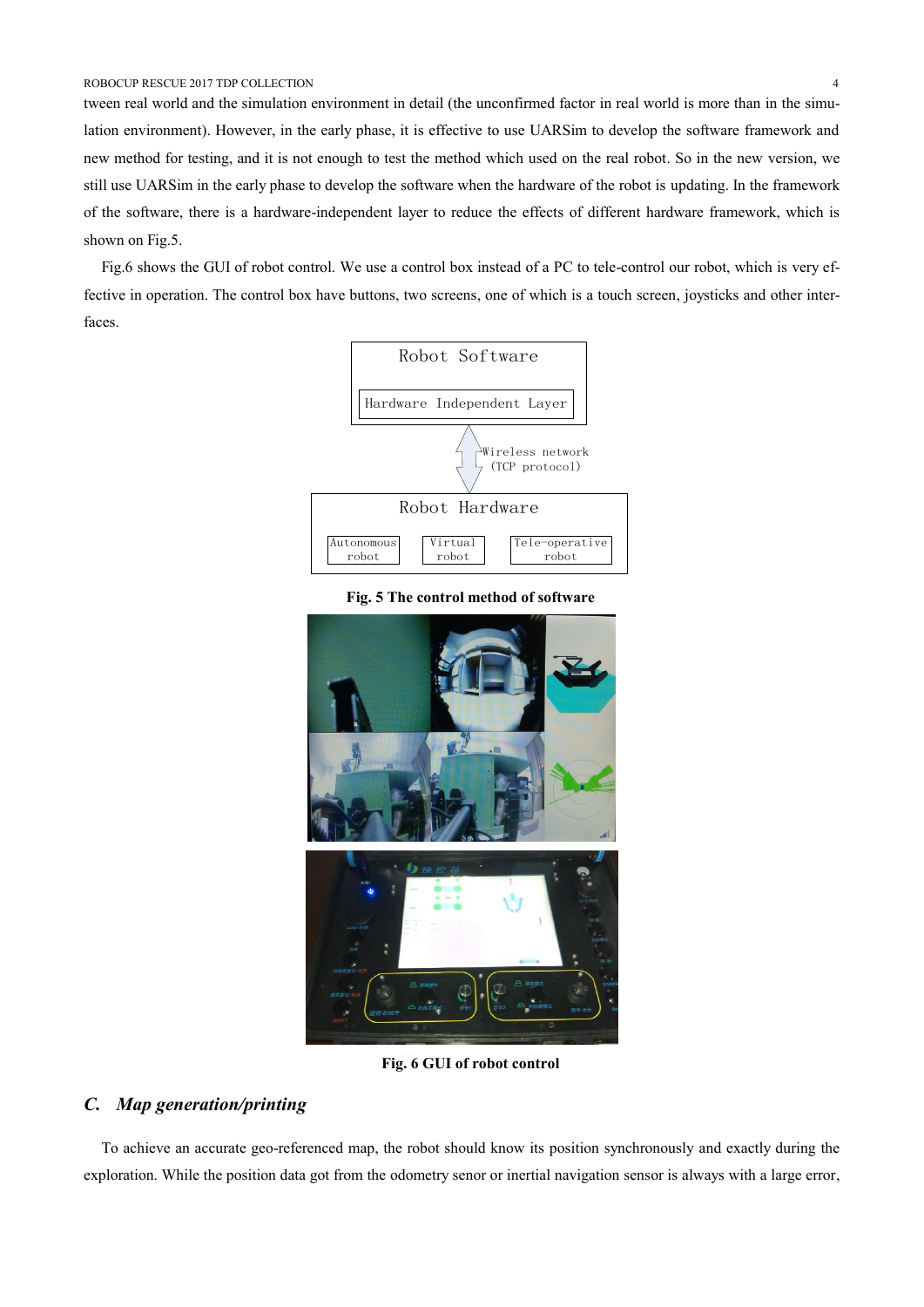laser range scanners can deliver highly accurate measurements, and a position estimated based on scan matching is impressive for indoor environments.

We plan to use gmapping algorithm to create 2D occupancy grid map. The approach takes in raw range laser range data generated by range lasers like Hokuyo scanner and odometry collected by mobile robot. The robot is equipped with a horizontally-mounted, fixed laser range-finder. Each period when receiving the data, we can get a roughly estimate of the location and orientation of the robot according to the odometry data,, but the estimates have large error. So we need to correct the pose of robot by the following ways. Firstly, we get pose fixed preliminarily by matching the fitting straight line with the globe map. Secondly, using grid-based SLAM with Rao-Blackwellized particle filters is an effective way to solve the simultaneous localization and mapping problems. The main principle of Rao-Blackwellized particle filters is adaptive proposals and selective resampling proposed by Giorgio Grisetti.. What's more, we can get the accurate pose of the robot and maps matching well. To mark victims, the operator just needs to press the "Enter" key and the algorithm can get the signal and draw marks on the map. Generally the map of the environments is produced successfully.



**Fig. 7 the map in experiments**

At the same time we are developing method of generating 3D map by Kinect 360 device assembled on out two-wheel robot. Fig 8 shows the 3D map example.



**Fig. 8 The 3D map of simulated environment**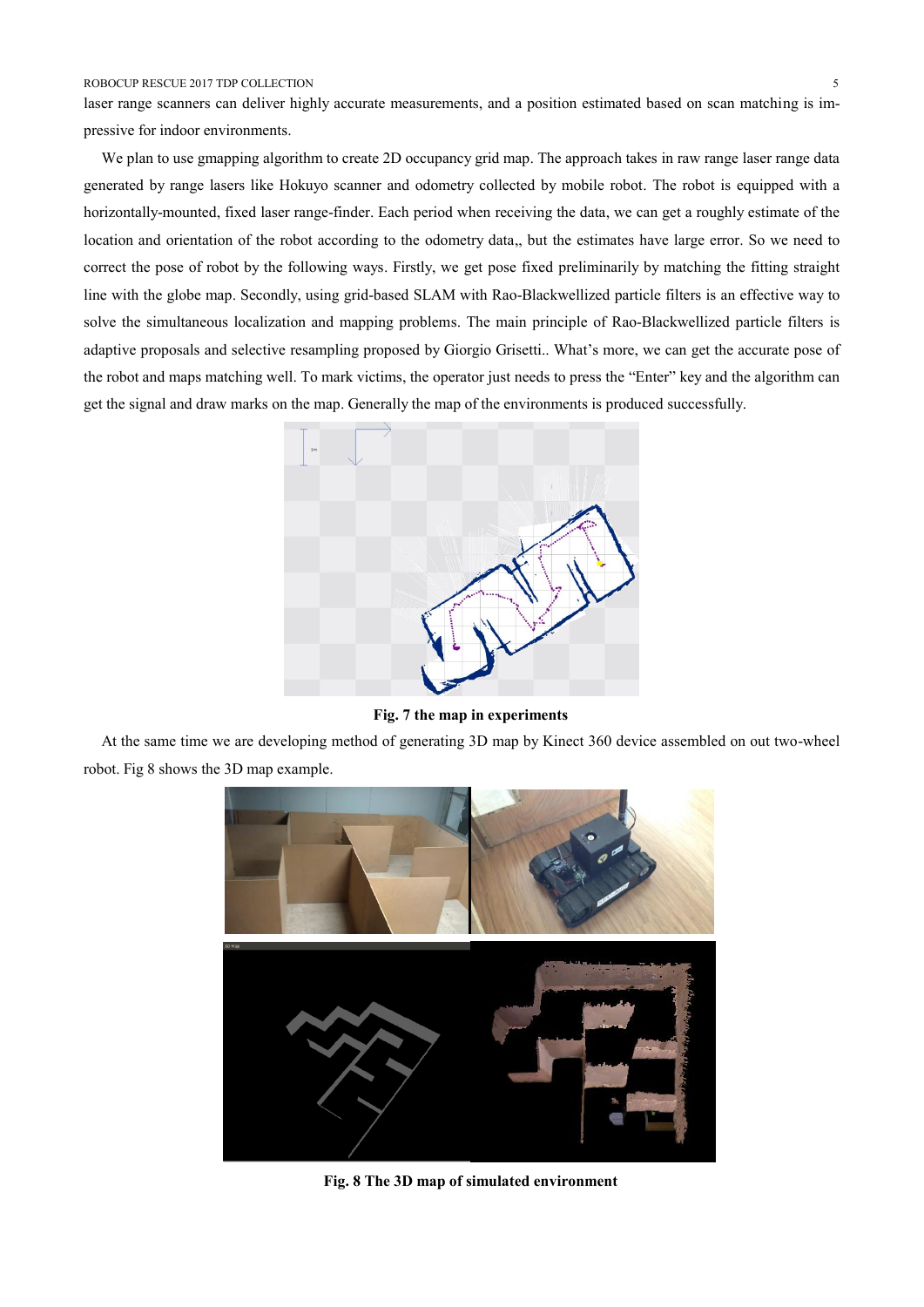#### *D. Sensors for Navigation and Localization*

In order to manipulate the robot in an unknown environment, we use several digital sensors to gather information of the environment. The robot is equipped with the following sensors for localization and navigation:

- 1) Scanning Laser Range Finder (URG-04LX) is used to provide a precise measurement [4].
- 2) Odometry, it use the rotate output to compute the head and distance. It is worth in the skipped environment, so it's also an essential condition to help localization and navigation.
- 3) Kinect, it use two camera to get 3D information of the environment.

The sensors are shown in Fig.9.



**Fig. 9 Scanning Laser Range Finder & IMU & Kinect**

#### *E. Sensors for Victim Identification*

In the competition of RoboCup Rescue, the main target is find victims in an unknown environment. The victims are simulated by a puppet with a heating panel in the background. . In order to detect heat source and determine whether it is a victim, we use several sensors to gather visual information of the environment. The robot is equipped with the following sensors for Victim Identification:

- 1) Thermal Camera (Optris PI 160) is used to detect heat source in the search arena.
- 2) Depth Camera (Asus Xtion) is used to obtain depth information for avoiding obstacles and estimating the position of victims.
- 3) RGB Camera (Asus Xtion) is used to determine whether there is a victim in the heat source.

The sensors are shown in Fig.10.



**Fig. 10 Thermal Camera & Depth Camera for Victim Identification**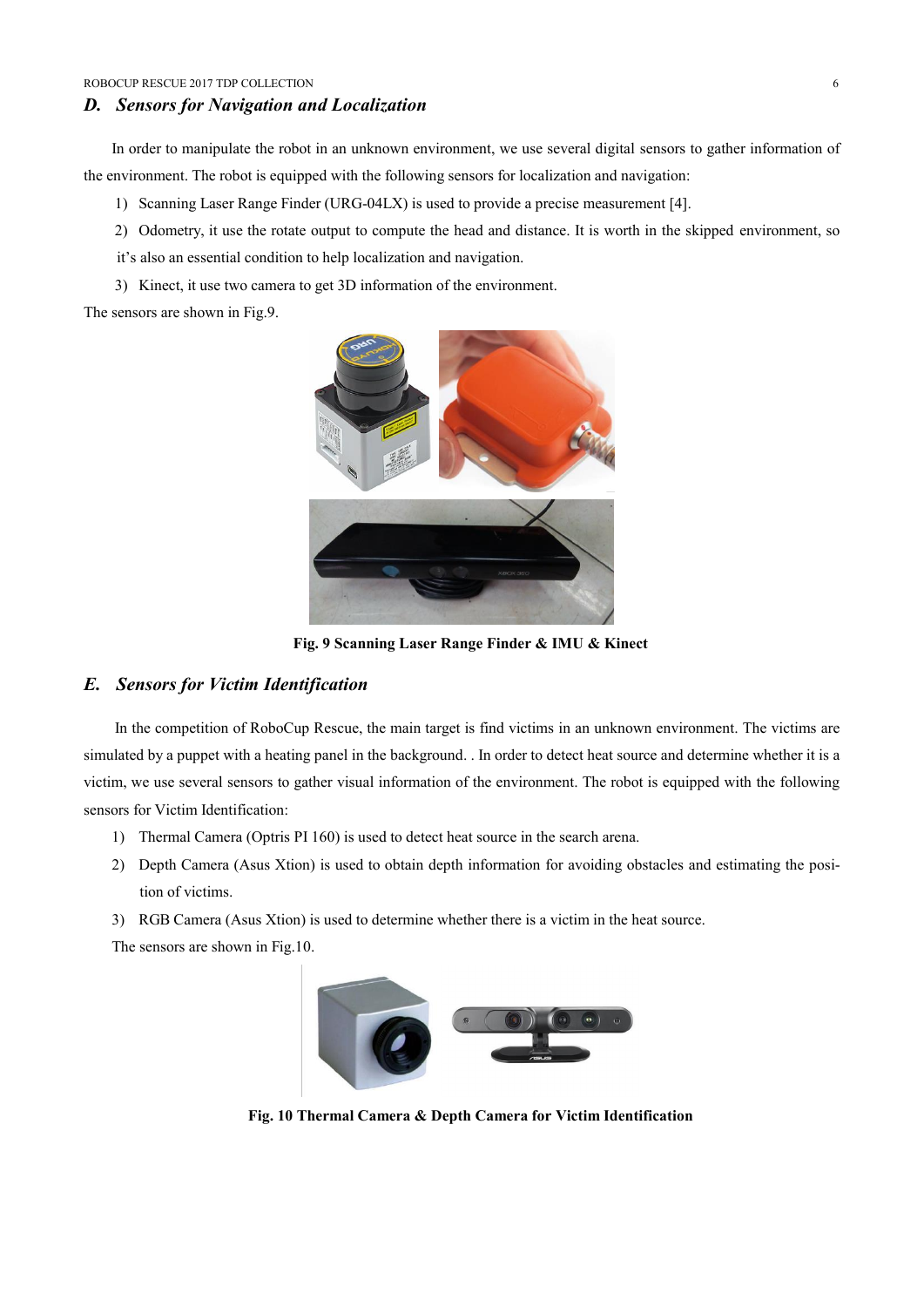#### *F. Robot Locomotion*

The robot is the same as shown in the Fig 11. The drive system of the robot use conveyer belt which can be used on different types of terrain. This robot includes several parts: two movement modules for the left and right and two pairs of flippers (front and back). Each pair of flippers can rotated 360 degree and work independently. Through comparison and research, we find that this structure is better for the disaster situation. In order to step up the bottom of the body, the body and movement module are entirely separated except several linkers. Therefore, five DC motors are hided in the body of movement module, two of the motors is responsible for the movement of main pedrails and others are responsible for the rotation of flippers. Most of the structure is made of Aluminum and the belt is made of synthetic rubber.



**Fig. 11 robot**

#### *G. Other Mechanisms*

Modular design method is used for the robot. In that way, the robot can be divided into several modules: left and right main movement modules, two pair of flippers, body control section and mechanical hand. Every module can be easily removed and assembled. When a certain part comes across with a problem, we can quickly replace the module, so the robot can play a greater rescue role.

We have redesigned a new mechanical arm that can lift up to 5kg payload. The new designed mechanical arm has two fingers, which can clamp and deliver various shapes payloads, besides SEU-V is more lighter than SEU-IV's. The Fig 12 shows the design.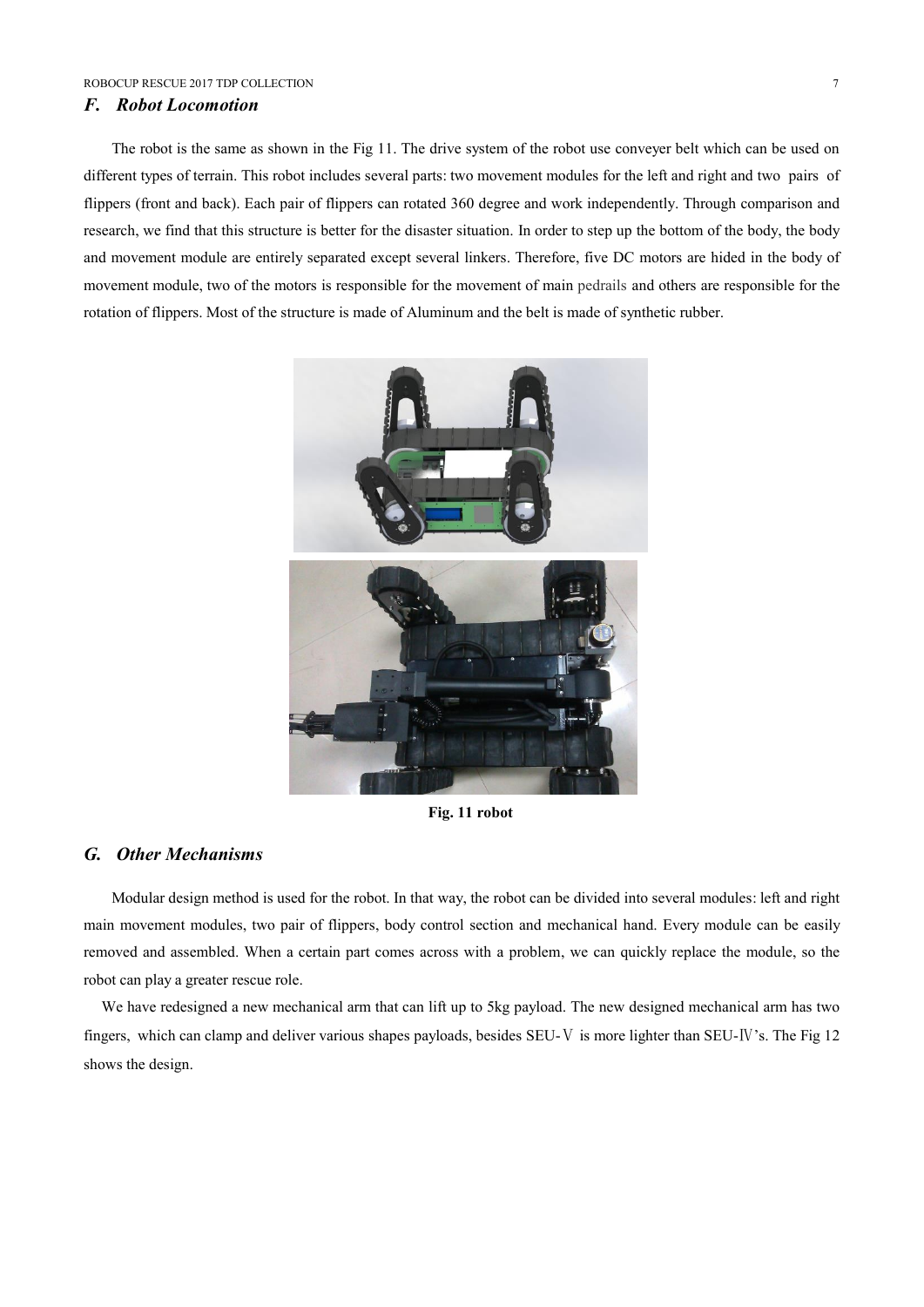

**Fig. 12 Mechanical arm and hand**

We use embed computer as control center with two display screen, one of screens is a touch screen. The control box has various buttons and joysticks that can be used to control the motion of our robot.



**Fig. 13 Hardware structure of control box**

III. APPLICATION

# *A. Operator Station Set-up and Break-Down (10 minutes)*

We use only two notebook PC and one 70\*40\*10cm control box in which a network bridge and network switch are equipped for the operation, so our main devices are one robot, two notebook PC and one control box. Therefore the operation is plug and play and the Set-up and Break-Down operation will be quick in a similar way.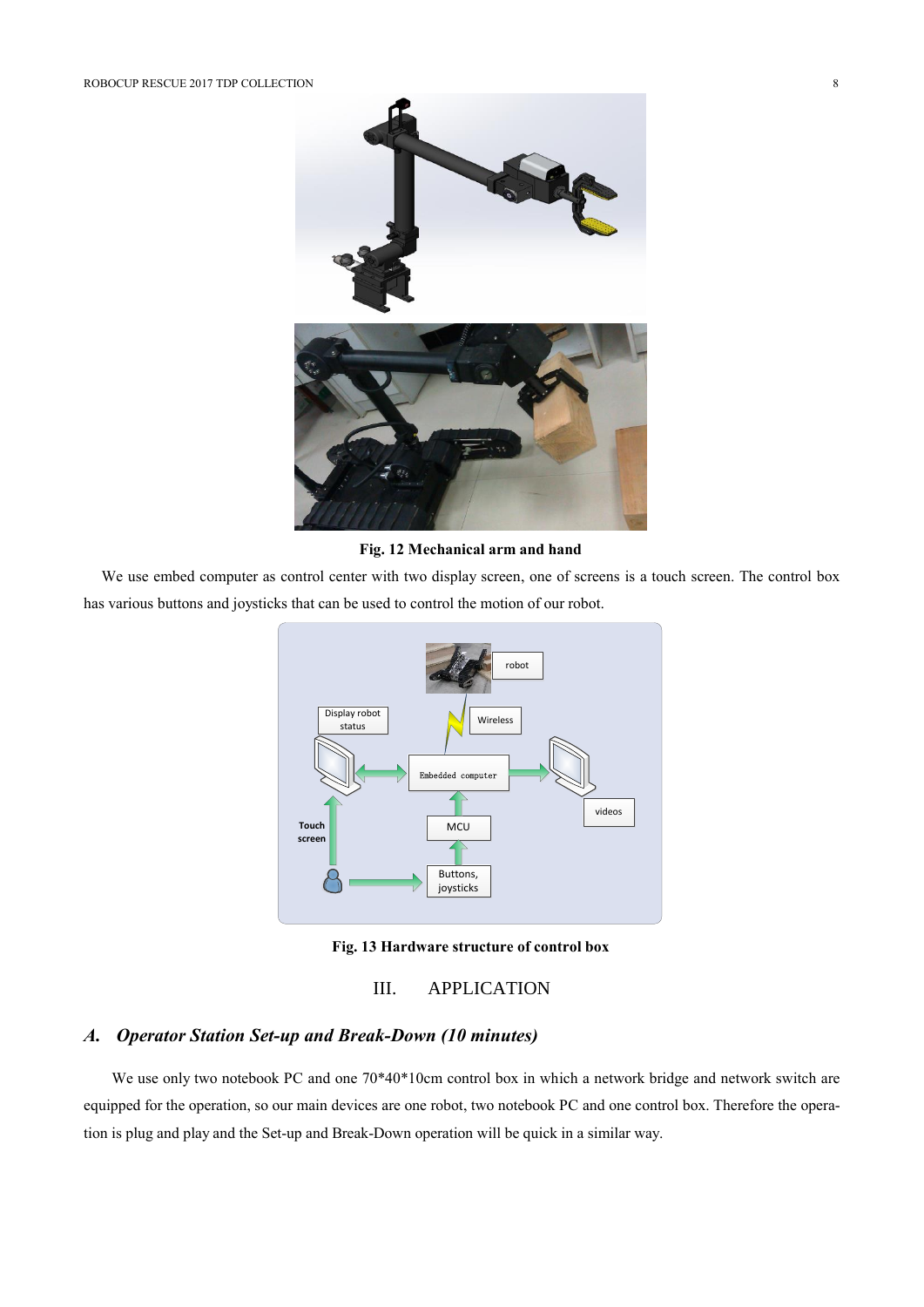### *B. Possibility for Practical Application to Real Disaster Site*

We have no practical experience with real disaster sites yet. However, we consider the practical application when designing the robot, such as compact mechanism, modular design, less operator station setup time. The using of lifedetecting sensor and modern mobility make it possible for robot to detect victims in rear disaster site. And the audio communication module can help us establish communications with victims.

# **IV. CONCLUSION**

# *A. Team Members and Their Contributions*

- Yingqiu Xu Advisor
- Yingzi Tan Advisor
- Ruiming Qian Advisor
- YiJun Zhou Advisor
- Guanming Su Mechanical design
- Zhijun Wu Controller development & Operator
- Shichao Zhang Software development

### *B. Team Training for Operation (Human Factors)*

The operator should be familiar with the structure and the function of the GUI and be able to immediately understand the data of all sensors showed in the GUI. As the operator, he also needs to drive the robot remotely according to the video stream of the camera and the distance of the obstacles scanned by laser. So we set up a similar simulated environment (see Figure 14) in lab which has ramps, stairs, flat flooring, walls, stepfield terrains and so on. The operator spends a lot of time to familiar with driving. To understand the structure of the robot, the operator also separates the robot into different modules and then re-assembles the robot many times.

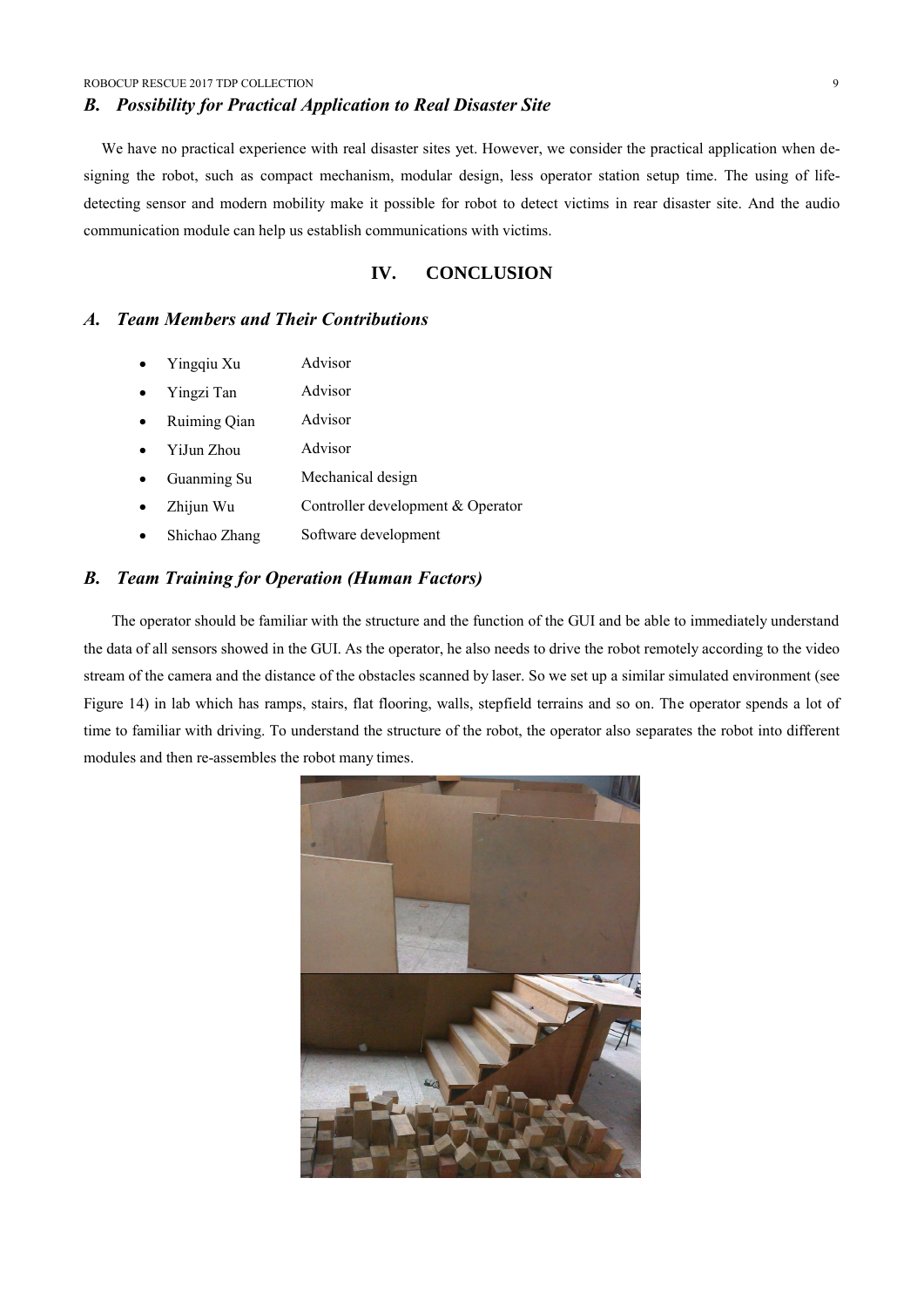#### **Fig. 14 Simulated Environment**

# *C. Lessons Learned*

We never stop improving and perfecting our robot. We will continue to improve the SEU-Ⅲ robot, and with the same time our SEU-Ⅵ is in [perfecti](app:ds:perfect)ng progress. On SEU-Ⅵ, we have carried out many changes in the mechanical structure. It will be lighter, more flexible and more powerful. As the wireless communication maybe unstable in disaster environment, in the SEU-Ⅵ robot, we use high-power network bridge for communication to ensure stability.

Autonomous robot also has application in extreme environment. So a new robot that can be used in extremely cold environment in our lab is on the way.

We are also designing mechanical hand that can be added to the SEU-Ⅵ robot. With the mechanical hand, our robot can deliver fluids, nourishment, medicines to found victims.

We will do our best to prepare this year's competition.

#### *D. System Cost*

| Part Name                                      | Quantity       | Unit Price(RMB) |
|------------------------------------------------|----------------|-----------------|
| Maxon motor (RE36) + Gearhead + Encoder        | 3              | 5,160           |
| Maxon motor $(RE40) + Gearhead + Encoder$      | $\overline{2}$ | 6,400           |
| Maxon motor( $RE$ -max21) + Gearhead + Encoder | 1              | 10,575          |
| Maxon motor $(RE26) + Gearhead + Encoder$      | $\mathbf{1}$   | 5,828           |
| Maxon motor $(RE35) + Gearhead + Encoder$      | 3              | 5,414           |
| Other mechanical parts and manufacture         |                | 80,000          |
| PC104-plus computer                            | 1              | 15,000          |
| Scanning Laser Range Finder(URG-04LX)          | 1              | 19,000          |
| MTi AHRS (MTi-28 A53 G35)                      | $\mathbf{1}$   | 18,000          |
| Laptop                                         | $\mathbf{1}$   | 15,000          |
| Camera                                         | 3              | 5,000           |
| Video card                                     | $\mathbf{1}$   | 1,500           |
| Laser servo controller                         | $\overline{2}$ | 2,000           |
| <b>PCB</b>                                     |                | 3,000           |
| Other electrical parts                         |                | 5,000           |
| <b>Battery</b>                                 | $\overline{2}$ | 4,000           |
| <b>Total</b>                                   |                | 245,925         |

#### **Table 2 robot cost**

# *References*

1. Coste-Maniere, E., Simmons, R.: Architecture, the backbone of robotic systems. Vol. 1. Robotics and Automation (2000) 67-72